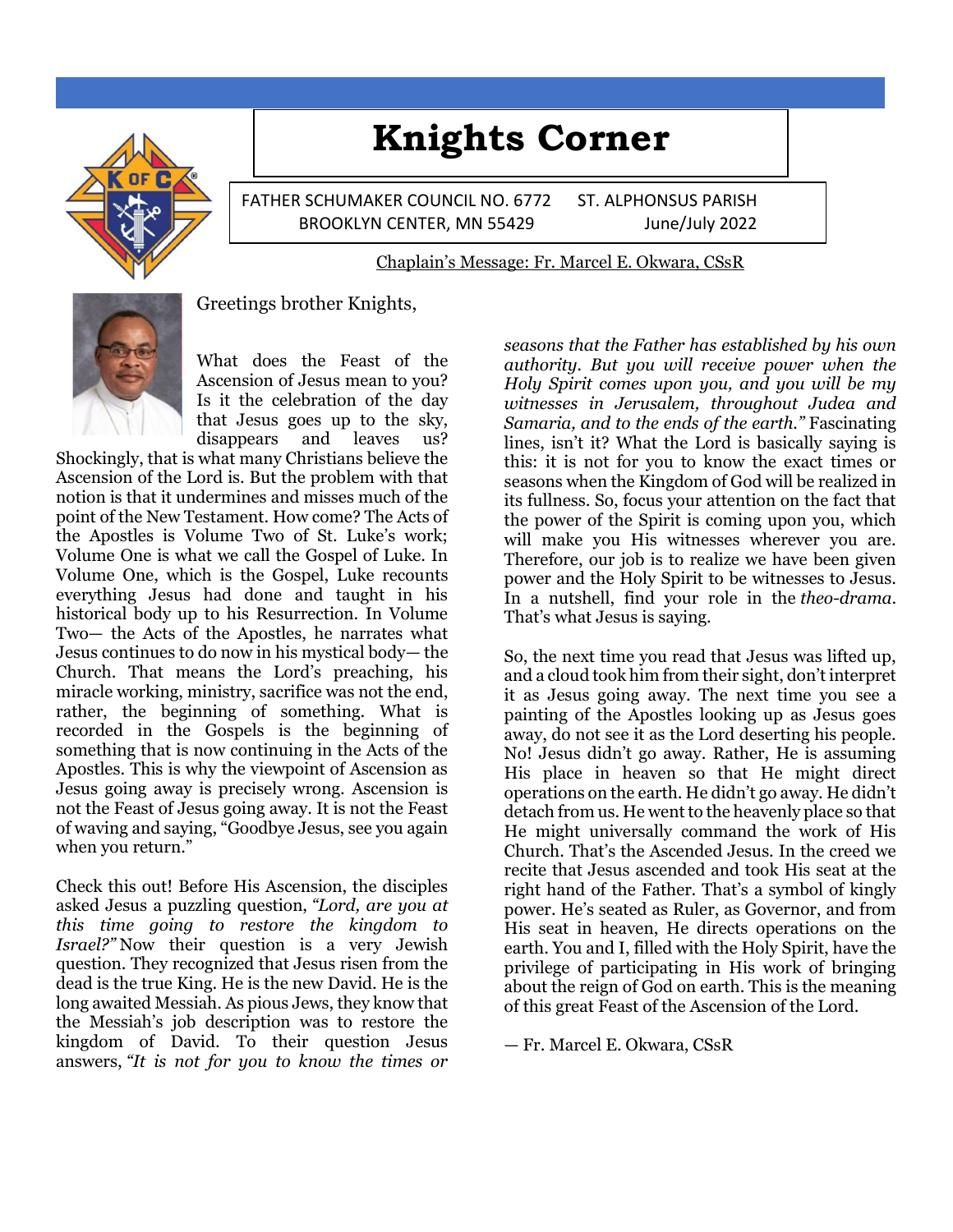#### **Knights of Columbus-State of Minnesota 2022 State Convention Notes**



**4**8 Ultrasound machines have been installed in Minnesota via the Knights of Columbus program **M**innesota Knights of Columbus calendar year 2021 charity impact was close \$ 2,500,000.00 **9**,000 Winter Coats handed out in Minnesota Fall/Winter 2021 to kids in need (Coats for Kids program) **K**nights of Columbus Insurance – ranked in top 6 best insurance companies in America **K**C Insurance Agents Needed in Minnesota – contact the general agents to learn more **S**t. Michael Medals – available to all people serving our Country – just ask (don't need to be Catholic) **M**innesota Student Loans – Minnesota is the only jurisdiction in the order that offer education loans **2**022 Knights of Columbus Supreme Convention- Nashville, TN (July 29 - August 4) watch on EWTN TV **WHATS WORTH MORE?** Given \$ 1,000,00 or 1 penny that doubles every day for 30 days (power of compounding interest! *Submitted by: Trustee Jim Stalberger*

# **George Morris, Grand Knight Council #6772**

#### **INSURANCE AGENT'S MONTHLY MESSAGE –**

Blessed Michael McGivney founded the Knights of Columbus 140 years ago with two purposes in mind: To strengthen men in their faith and to provide for the widow and orphan if the breadwinner died or could not work. I am honored and blessed to be a part of continuing that mission today.

While we work together to strengthen our brother Knights in their faith, I am able to work to secure the future for those who are left behind. I'd like to take a minute to explain my approach.

I help members solve problems. The most important thing I can do for you is listen: listen to what you want to accomplish, listen to what keeps you up at night, listen to the plans you have for you and your family's future. And the first step is to take stock of where a family is at the present…a snapshot of this time in your life. The Order has equipped me with a financial needs analysis platform to help you take that snapshot. We plug in the numbers and it does the calculations, taking any bias out of the process.

If your analysis shows there are gaps, we can discuss how to fill those gaps. We have a wide range of life insurance products that can be tailored to your needs if that is where the gap is. We have fixed rate annuities that are designed for retirement savings. Long-term care insurance and disability income insurance can provide peace of mind for the unexpected that life throws at us.

Stepping back and taking stock is not a difficult process and I try to make it as easy as possible. I can meet with you face to face or if you prefer, we can meet virtually. My goal is to fulfill Fr. McGivney's mission of taking care of every member and his family in this council. But I want to further his legacy and offer membership to every man eligible in the parish. His goal was to protect Catholic families…that's my goal, too.

Vivat Jesus! [Dan.Falstad@kofc.org](mailto:Dan.Falstad@kofc.org)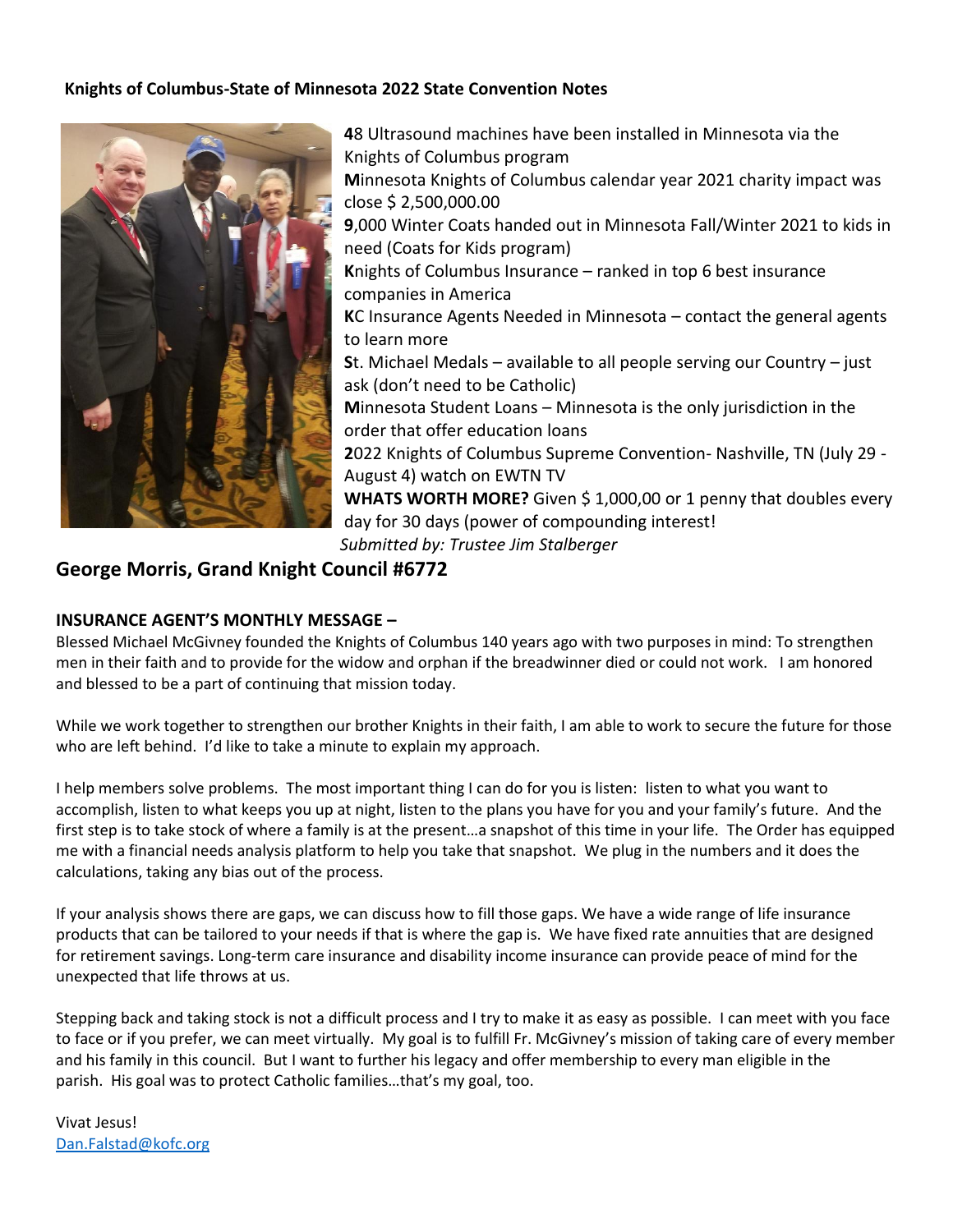# **Council #6772 Activities**

| June 2 <sup>nd</sup>     | Membership Meeting $-$ CSSR Hall @ 7pm, Rosary @ 6:30pm<br>All are Welcome                                                     |
|--------------------------|--------------------------------------------------------------------------------------------------------------------------------|
| June 5 <sup>th</sup>     | <b>Pentecost Sunday</b>                                                                                                        |
| June 16 <sup>th</sup>    | Planning Meeting – CSSR Hall @ 7pm                                                                                             |
| June 19th                | The Most Holy Body and Blood of Christ                                                                                         |
| June $25th$              | The Immaculate Heart of the Blessed Virgin Mary                                                                                |
| July 4 <sup>th</sup>     | Independence Day - USA                                                                                                         |
| July 7 <sup>th</sup>     | Membership Meeting – CSSR Hall @ 7pm, Rosary @ 6:30pm<br>All are welcome                                                       |
| July 19th                | St. Al's Blood Drive $1:30$ pm $-6:00$ pm                                                                                      |
| July 21 <sup>st</sup>    | Planning Meeting – CSSR Hall @ 7pm                                                                                             |
| July $26^{th} - 31^{st}$ | Anoka County Fair – Volunteers Needed to fill 24 (3-1/2 hour) shifts –<br>Please Call Jim Stalberger 763-424-8774 to volunteer |



#### **Tootsie Roll Appreciation Message**

THANK YOU to everyone who helped with handing out tootsie rolls, counted money, and those in administration. Thanks to Gertrude Roers, Shirley Hames, Margaret Borowicz and Jean Stalberger for bringing food and keeping us fed with lunch, sweets, coffee, and lemonade. Working together as Knights and families and our parish community, we collected \$ 2,744 at the store locations, \$906 at St. Al's masses and \$2635 in miscellaneous check with LARGE DONATIONS REC'D FROM AMERICAN LEGION – BROOKLYN CENTER AND WAL-MART/BROOKLYN PARK) bringing council totals of \$6,285.00. A very successful year.!! Thank you...

The 2022 donation proceeds are being distributed as follows:

**Living Well Disabilities Services/ Lyndale House Homeward Bound Family Group Special Olympics Fall Bowling Classic Lifeworks Services - Brooklyn Park Prenatal Partners for Life - Maple Grove** Again, thank you and may God Bless You.